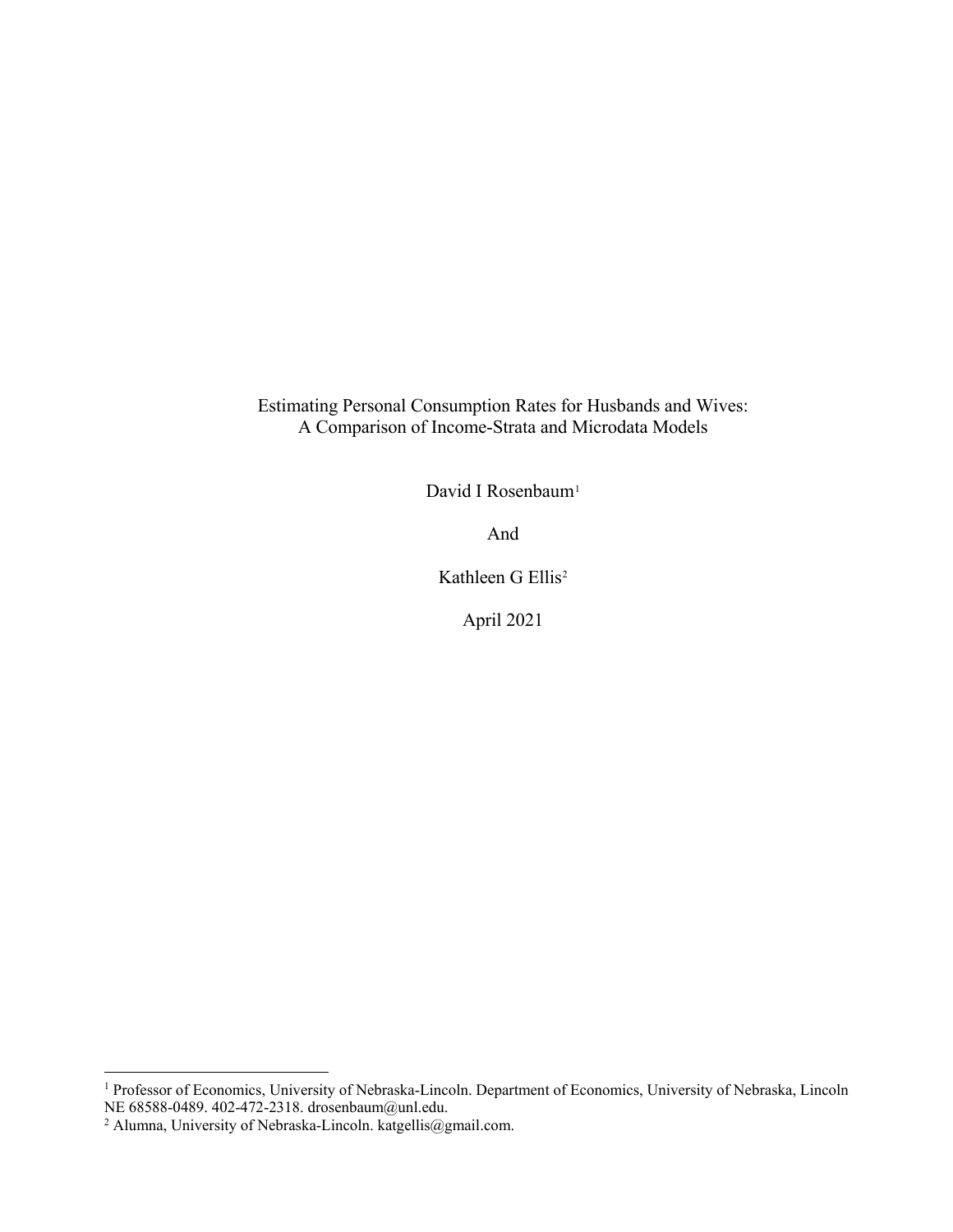#### **Abstract**

Various studies estimate personal consumption expenditures from Consumer Expenditure (CEX) data. Early analysis relied on CEX data that was aggregated across expenditure categories and income groupings, while later studies used microdata containing disaggregated expenditures across individual items for each surveyed household. These newer studies allocated expenditures for each item to relevant household members, but analyzed results aggregated across income strata. We extend the microdata analysis by examining personal consumption expenditures at the household level. Our results indicate that at all but the lowest incomes, personal consumption rates generated using microdata-level observations differ only slightly from existing models using income-strata data. Forensic experts accounting for personal consumption may, thus, feel comfortable using either method of analysis.

#### **I. Introduction**

Now well-entrenched in forensic economics, the practice of estimating personal consumption rates for male and female heads of households began in earnest with the 1991 tables published by Patton and Nelson (1991). Lierman, Patton and Nelson (1998) and Ruble, Patton and Nelson (2000, 2002, 2007, 2011-12, 2019) updated the tables as new data were released, weaving modifications suggested by Bell and Taub (2002) into their subsequent analyses and publications. The Patton-Nelson tables relied on income-stratified summary expenditure data published by the Bureau of Labor Statistics (BLS); the summary expenditures reflect underlying microdata collected as part of the Consumer Expenditure (CEX) Survey. This source persists through later analyses and adaptations of Patton and Nelson's aim to provide relevant personal consumption estimates.

Trout and Foster (1993), Scoggins (2001), and Krueger (2007, 2011, 2015) substituted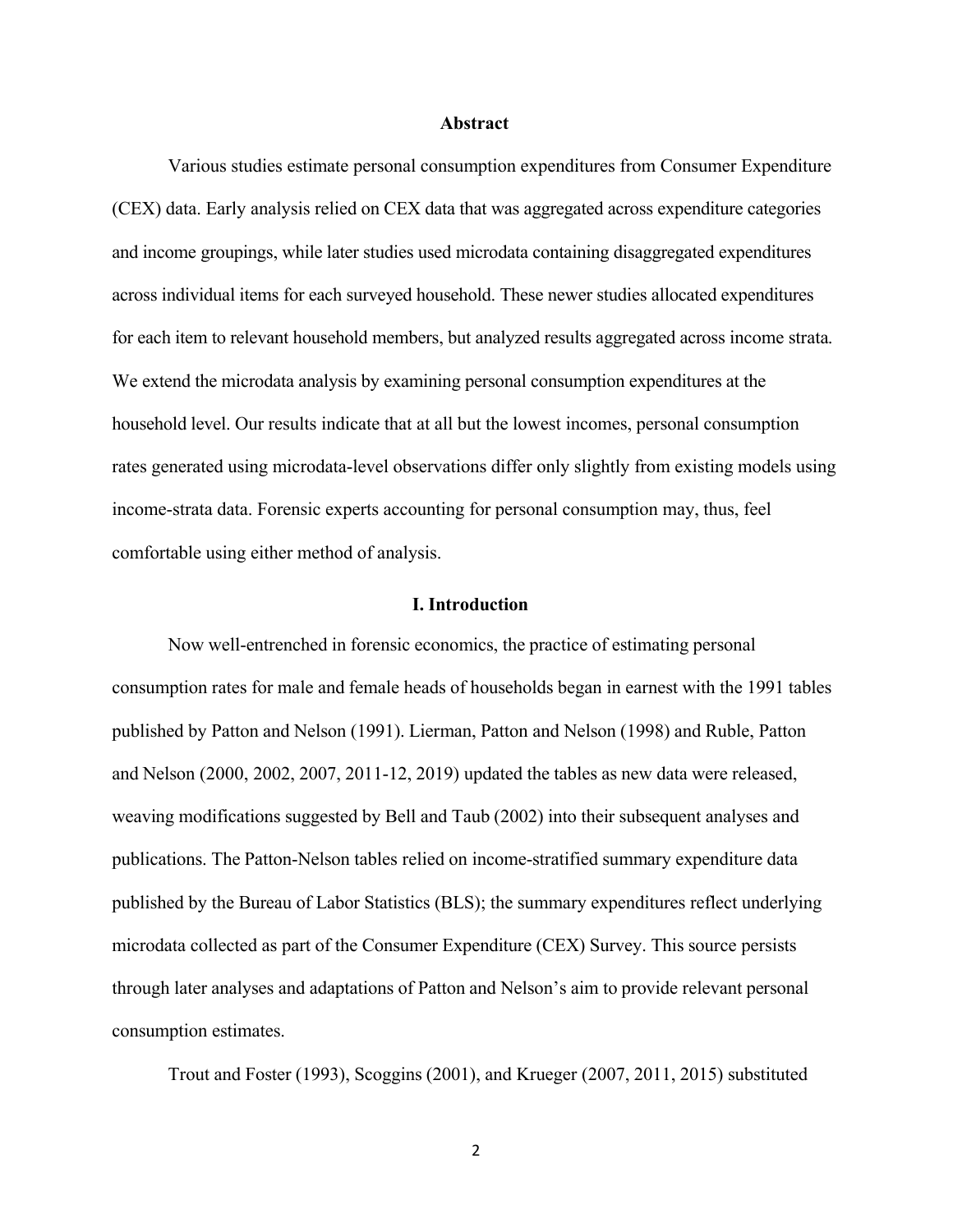CEX microdata for the BLS income-stratified summary expenditure tables, a move Ruble, Patton & Nelson suggested would lend the estimates "additional precision" (Ruble, Patton and Nelson, 2009, pg. 218). Patton and Nelson acknowledged the limits of BLS summary tables and broad categories of expenditures. Durable goods, for example, presented a particular challenge, as including them with expenditures led to overestimated consumption figures, whereas excluding them caused "an understatement of true consumption costs" (Patton and Nelson, 1991, pg. 263).

These microdata-based studies allocated expenditures on individual items to relevant family members. Expenditures on each food item, for example, were allocated across household members.[1](#page-2-0) This led to a more refined allocation of expenditures; however, these studies maintained the tradition of aggregating households into income strata. Krueger (2015), for example, aggregated households into five to 12 income groups, depending on the type of household being studied.<sup>[2](#page-2-1)</sup> Across these analyses, either a second-order polynomial or a power function was then fit through the means of the income strata to produce equations predicting expenditures as a function of household income.<sup>[3](#page-2-2)</sup> These equations typically fit the data quite well.

One implication of aggregating households into income strata is that the process masks the variation in spending among households within each stratum. Figure 1 below, for example, shows diary survey expenditures by income for husbands in households with exactly one wage earner.[4](#page-2-3) The points are the mean values for each of the ten income strata. A quadratic equation is fit through these ten aggregate observations and the dashed line shows expected expenditures as a function of income. The  $R^2$  for the regression is near 99 percent. Figure 2 shows the underlying

l

<span id="page-2-0"></span><sup>&</sup>lt;sup>1</sup> There are some caveats. Baby food, for example, is allocated to children ages two and under.

<span id="page-2-1"></span><sup>&</sup>lt;sup>2</sup> Examples of household types include husband and wife only households by number of earners and husband and wife households by number of children.

<span id="page-2-2"></span><sup>&</sup>lt;sup>3</sup> The power function is *Expenditures* =  $\alpha$ *Income*<sup> $\beta$ </sup>. Taking logs, this is also referred to as a log-linear function with  $log(Expenditures) = log(\alpha) + \beta * log(Income).$ 

<span id="page-2-3"></span><sup>4</sup> Diary and interview surveys are explained in the data section of this paper.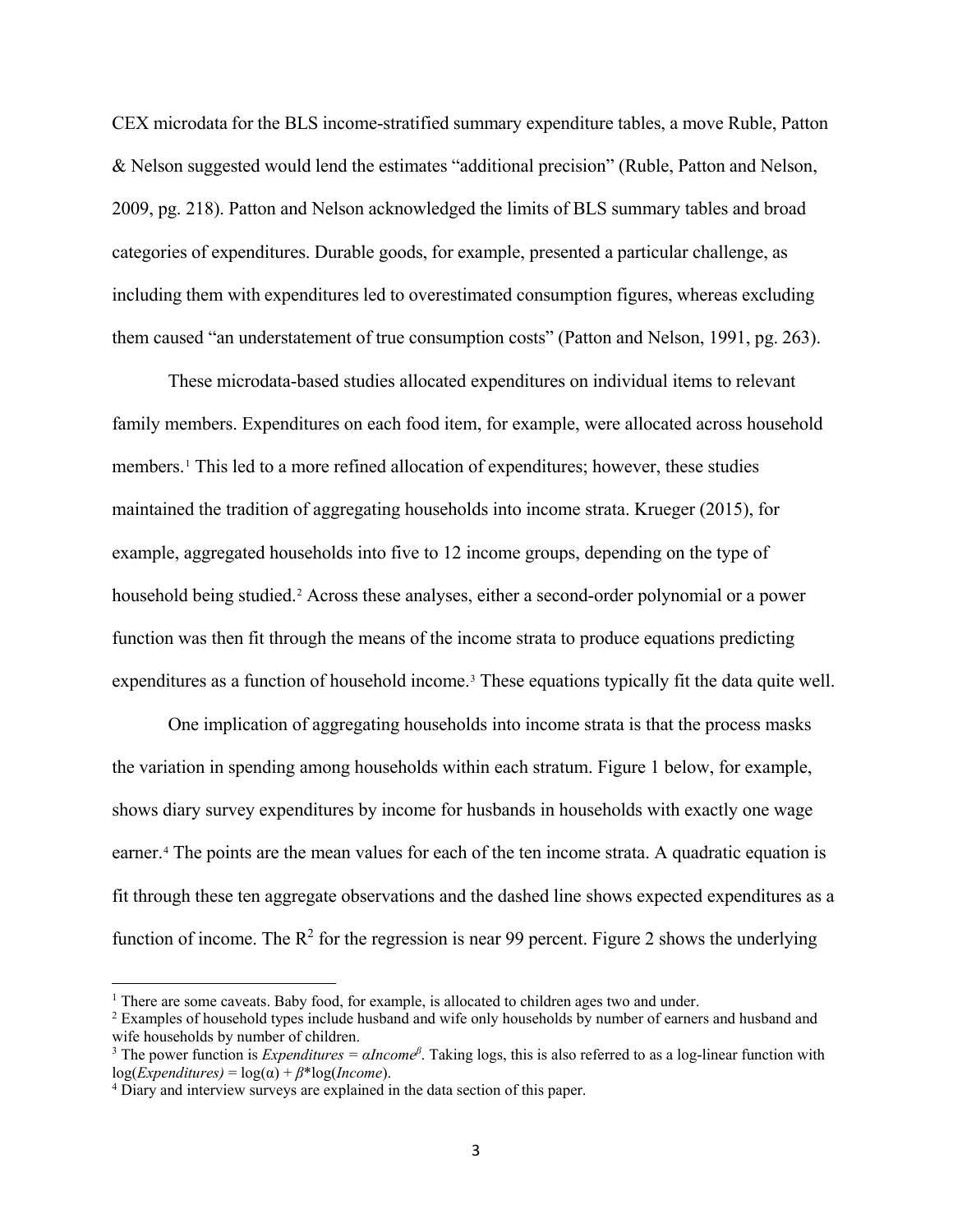disaggregated microdata for the households that were aggregated into the income strata in Figure 1. There is much more variation in the disaggregated data.[5](#page-3-0)

We extend the consumer expenditure microdata analysis by unmasking the variation in the underlying data. Our analysis follows recent studies in allocating expenditures on individual items to relevant household members. Rather than aggregating households into a limited number of income strata, however, we maintain each household as an individual observation in our analysis of spending patterns. Two models are estimated using the microdata. The first explains personal consumption rates as a quadratic function of income; the second, as a power function of income. Results from both models are compared to results obtained using the standard incomestrata approach.

The two microdata models and the income-strata model produce qualitatively similar results. At all studied income levels, both husbands and wives in households with no children consume more of their income than their counterparts in households with children. Again, at any income level, as the number of children in the household increases, husband and wife personal consumption rates fall.

Looking across models, at very low incomes, the income-strata model and the two microdata models produce somewhat divergent results. This divergence is most pronounced in households without children. At an income of \$15,000, for example, in a childless household with

 $\overline{\phantom{a}}$ 

<span id="page-3-0"></span><sup>&</sup>lt;sup>5</sup> The CEX is comprised of two surveys, the diary and interview surveys. There is no one-to-one correspondence between diary and interview observations. The existing income-strata studies get around this issue by aggregating all of the microdata observations into 10 (or fewer) income-strata grouping. They weight the observations in each strata, aggregate, and then combine interview and diary data to get a strata average combined diary and interview expenditure. Table 1 shows the coefficients generated when estimating this average combined expenditure across income strata. Since this analysis uses each microdata observation, there is no way to combine a diary observation with an interview observation. Hence, diary and interview equations are estimated separately and then aggregates the coefficients. Figure 1 is included as a contrast to Figure 2. Figure 1 shows the nice pattern of just diary survey income-strata midpoint estimates and a fitted line. It is not the equation generated by the coefficients in Table 1. Figure 2 uses the same microdata diary observations as in the income-strata model but leaves them as individual microdata observations. Hence the much larger and more dispersed number of point observations.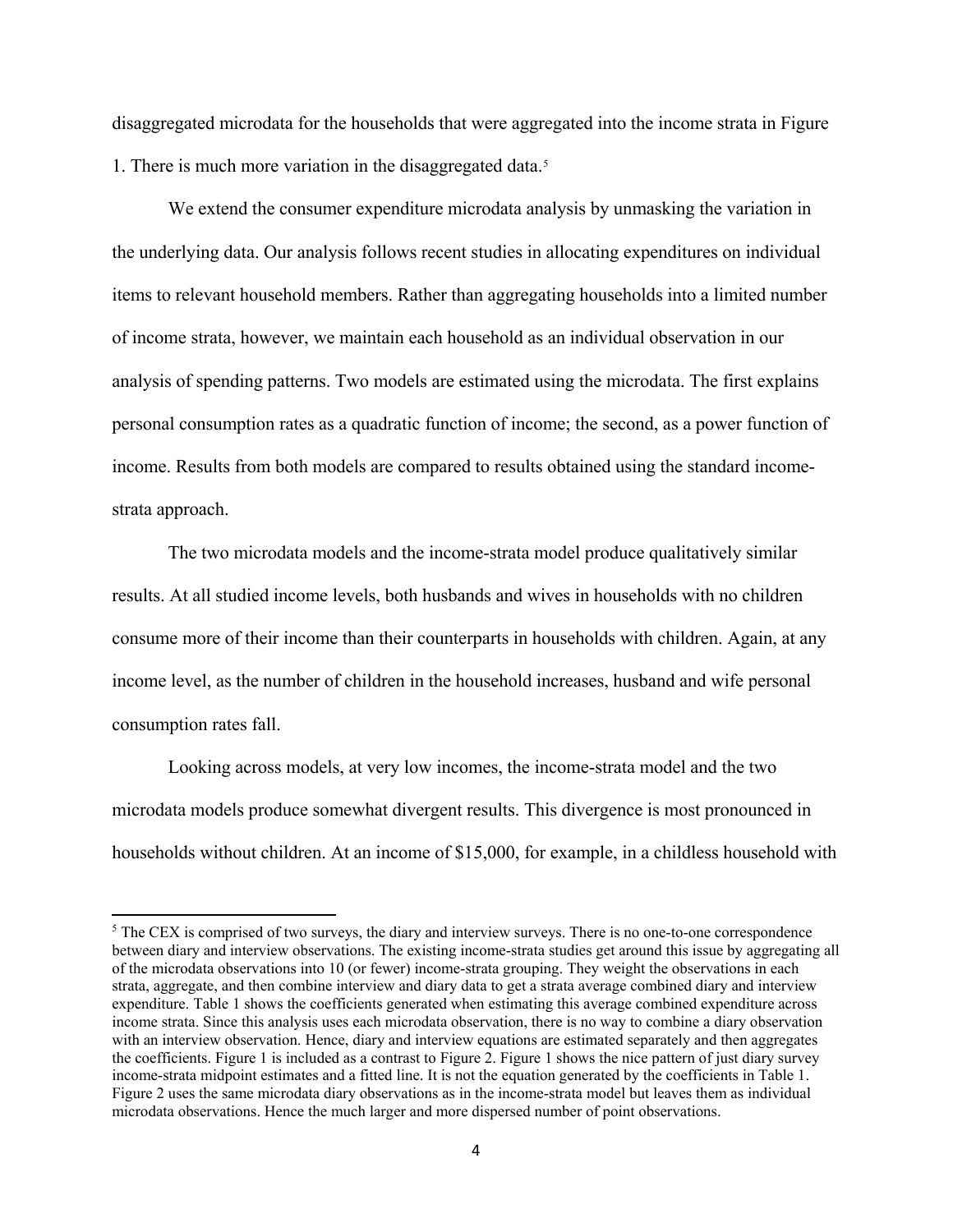both spouses working, the divergence in personal consumption rates between the income-strata and microdata models ranges between 32.2 percent and 45.9 percent. These divergences, however, attenuate fairly quickly; for incomes beyond \$30,000, the differences are in the range of one to three percentage points. In households with children, the divergences between model estimates are even smaller. Collectively, the analysis suggests that, with the exception of lowincome households, the tradition of using income-strata data produces results very similar to the personal consumption rates estimates using microdata models. Forensic experts accounting for personal consumption may, thus, feel comfortable using either method of analysis.

To allow for statistical testing, 95 percent confidence intervals are calculated for the income-strata estimates. The microdata estimates are then compared to see whether they lie within those intervals. Beyond very low incomes, the microdata logarithmic results track within or just above the income-strata confidence interval. The microdata quadratic results deviate a bit more, tending to begin below the confidence interval, rise above it at middle income levels and then fall back below it at higher incomes. The gaps between the microdata estimates and the income-strata confidence intervals, however, become smaller as family size increases. Collectively, our analysis suggests that, with the exception of low-income households, disaggregated microdata does not significantly alter estimated personal consumption rates when compared to income-stratified consumption data.

### **II. Data**

The Bureau of Labor Statistics (BLS) assimilates the findings of two independent samples, known as the Quarterly Interview Survey and the Diary Survey, and extrapolates the results to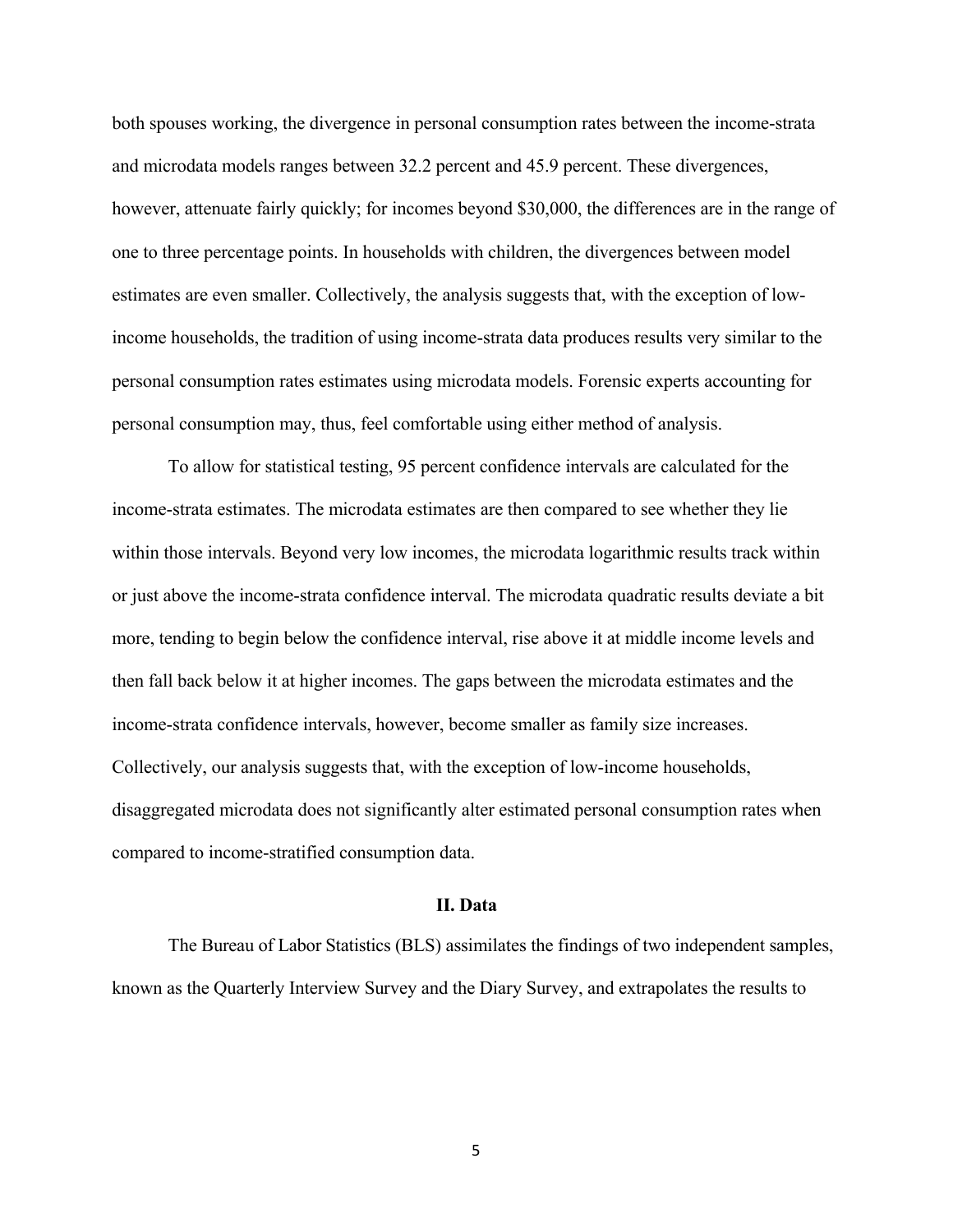represent all relevant US consumer behavior<sup>[6](#page-5-0)</sup> (U.S. Bureau of Labor Statistics, n.d.). The Diary Survey provides tremendous detail on frequent purchases such as food, alcohol, and tobacco products. This survey resembles a catalog order form, in which participants are asked to denote a specific subcategory for each purchase over a two-week period. Items listed in the Diary Survey Form for 2013 include wheat bread, nonprescription sunglasses, and postage stamps; by contrast, the Interview Survey's extended time frame and design allow the BLS to observe larger, less frequent expenses, such as home and vehicle purchases. The Diary and Interview Surveys combine to form a more complete description of household expenditures for the CEX.

Using code originated by Krueger, we develop data from the 2011- 2013 BLS CEX Surveys.<sup>[7](#page-5-1)</sup> For the Interview Survey, we draw raw expenditure data from the quarterly files published by the BLS. After excluding irrelevant expenses—those not relatable to personal consumption by the husband or wife—we categorize the remaining Universal Classification Coded items (UCCs) by intuitive attribution among members of the household (U.S. Bureau of Labor Statistics, 2017). Methods for allocating expenditures for each UCC among family members are drawn directly from Krueger (2007).<sup>[8](#page-5-2)</sup> For example, outlays for alcohol and college tuition are considered "Adult divisible" expenditures; women's suit and sport coat expenses are assigned to "Age 16 and older females," and so forth. This arrangement enables a straightforward and consistent allocation of expenditures within each household. Demographic data regarding household composition are also included for each consumer unit. These rich microdata files allow for determination of personal consumption expenditures (PCEs) for the male and female heads of

 $\overline{a}$ 

<span id="page-5-0"></span><sup>6</sup> The BLS calculates and assigns weights to Survey data to approximate proper geographic and demographic representation when aggregated. As we evaluate individual households, rather than the aggregate, we do not incorporate the BLS weights into our analysis.<br><sup>7</sup> Our thanks to Kurt Krueger for his gracious provision of the SAS code underlying his original analysis and tables.

<span id="page-5-1"></span>

<span id="page-5-2"></span><sup>8</sup> Expenses not directly related to personal consumption were considered irrelevant. For a more detailed description, see Krueger (2007).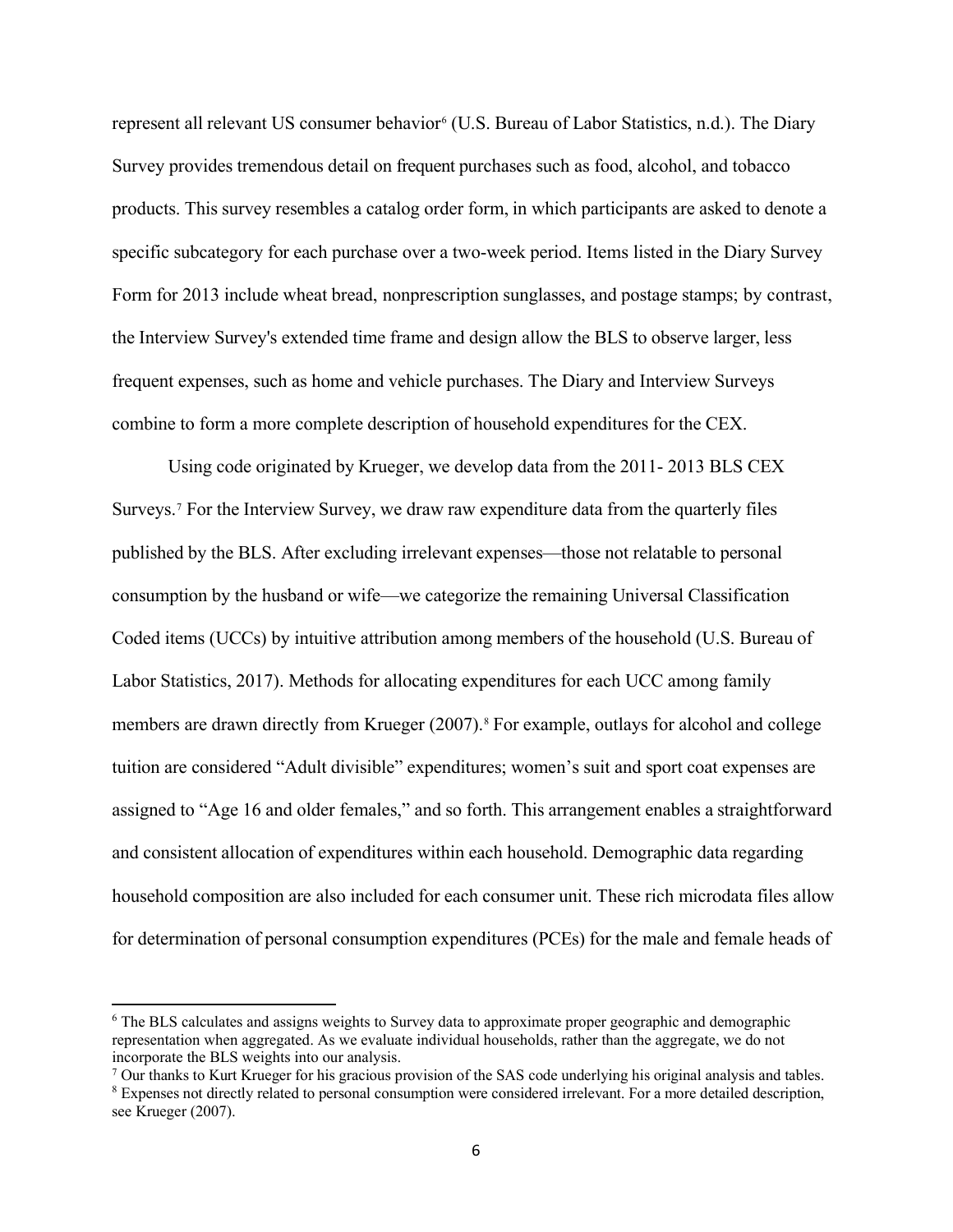household by family composition.

The Diary Survey data are arranged in a similar manner. Monthly expenditure files are merged with family demographics to allow for consumption allocation within each household surveyed. As with the Interview Survey data, irrelevant expenditures are removed and the remaining UCCs are allocated within each household based on Krueger's (2007) divisibility rules. This allows for calculation of PCEs for the male and female heads of each household surveyed.

To minimize the effects of unobservable variables and simplify our analysis, we impose additional restrictions on our data set. Households with annual incomes below \$10,000—a base approximation of the poverty line—are removed. Other households with income in the uppermost decile, that is, greater than \$185,000, are also not included in this analysis. Within these bounds, a small number of households with PCEs at or below zero, or greater than 100 percent of household income are also excluded. We further restrict our sample such that only the husband, the wife, or both are earning income (i.e., children are not working), following the example of Krueger (2007). Due to sample constraints, and to enhance comparability with Krueger's work, we limit the number of children per household from zero to four; hence, households with five or more children are removed from the analysis. We also exclude households with one or more non-child dependents.

Under the assumption that expenses involving infants affect household consumption differently than expenses for other dependents, and ought to be treated as such, we exclude households with persons younger than two years from our analysis and define "children" to be those persons aged two to 17 years old. When allocating expenses, as Krueger (2015) noted, the survey data lumps 16 and 17-year-olds with adults 18 and older in expenditure categorization; therefore, we include 16 and 17-year-olds in adult expenditure allocation, where appropriate. For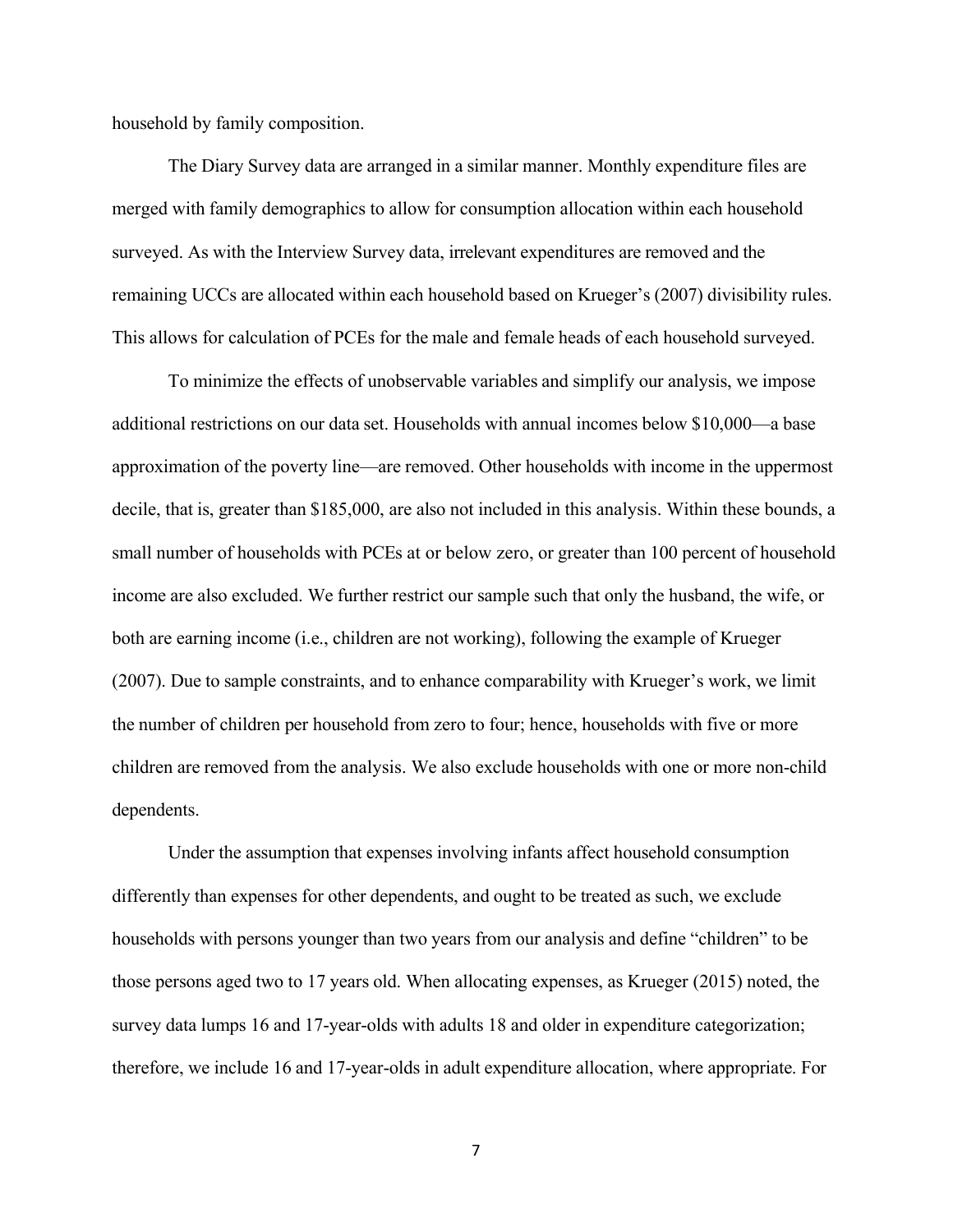example, expenses described as "Age 16 males" are divided among the males aged 16 years or older in the household, though we consider 16 and 17-year-olds to be "children" elsewhere in our analysis. Our use of microdata not only for expenditure allocation but also for later regressions grants us flexibility to allocate expenditures more accurately without altering our description of "children" in the process.

We limit the sample to only husband and wife-headed households. This avoids problems with aggregate data, which reflects households of various other compositions. Krueger (2007), noted that:

If a traditional two-person household personal consumption table were used to offset the husband's earnings loss, such an analysis would mix the expenditure data of working and retired husbands and wives along with mixing in the data of households consisting of two single persons or one single person living with a child, etc. (p. 15)

Also excluded are households with positive or negative farm or self-employment income.

Using Krueger's (2007) method, expenditures are allocated to husbands and wives in each

microdata household to derive PCEs. Expenditures are divided by household income to obtain

personal consumption percentages (PCPs) for husbands and wives in each microdata household.

Use of microdata allows for a much richer analysis than using the aggregated consumer

expenditure tables (CE Tables) available on the BLS Web site.<sup>[9](#page-7-0)</sup> The CEX Tables generally

categorize the data according to a single characteristic; for example, one table shows data for:

- All Consumer Units
- Married Couples, further classified as:
	- − Married Couple Only
	- − Married Couple with Oldest Child under 6
	- − Married Couple with Oldest Child 6 17
	- − Married Couple Oldest Child 18 or Older
- One Parent, as Least one Child Under 18
- Single Person and others

<span id="page-7-0"></span>l <sup>9</sup> https://www.bls.gov/cex/tables.htm.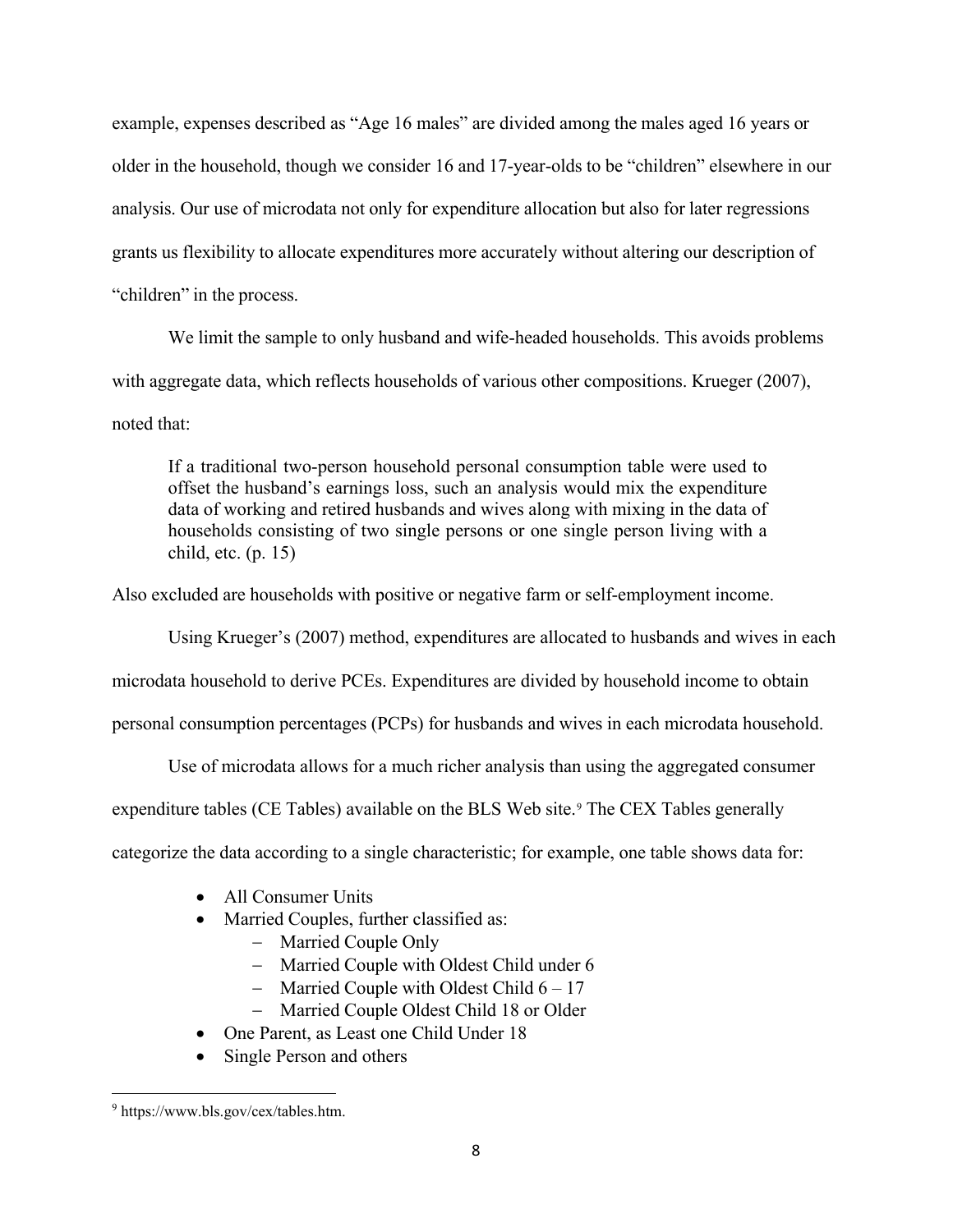There is no way to further disaggregate based on the number of children. Other tables disaggregate by age or income grouping or some other characteristic. A newer feature on the BLS page cross tabulates the tables by two categories, such as age and income; however, even these tables aggregate data into broad groupings. By using the microdata, it is possible to develop specific family groupings more relevant to use by forensic experts.

Another difficulty of using the CEX Tables is that the data on expenditures are fairly aggregated. There are fewer than 50 detailed expenditure categories, as opposed to the hundreds of UCCs. This aggregation can complicate expenditure allocation; in the "Food at home" category, for instance, there is no distinction made for baby food, and the category "Public and other transportation" includes both taxi and school bus charges. By enabling researchers to address these expenditures individually, UCCs provide a clear advantage over the aggregated BLS tables.

# **III. Method of Analysis**

The analysis begins by assigning husband and wife-headed households from the CEX microdata into seven different demographic categories:

- 1. Husband and wife only households with either one or two working spouses
- 2. Husband and wife only households with only one working spouse
- 3. Husband and wife only households with two working spouses
- 4. Husband and wife households with up to four children under age 18 and at least one working spouse
- 5. Husband and wife households with one child under age 18 and at least one working spouse
- 6. Husband and wife households with two children under age 18 and at least one working spouse
- 7. Husband and wife households with three children under age 18 and at least one working spouse

For each demographic category, we perform the traditional analysis - allocating microdata

expenditures among family members, then aggregating households into income strata and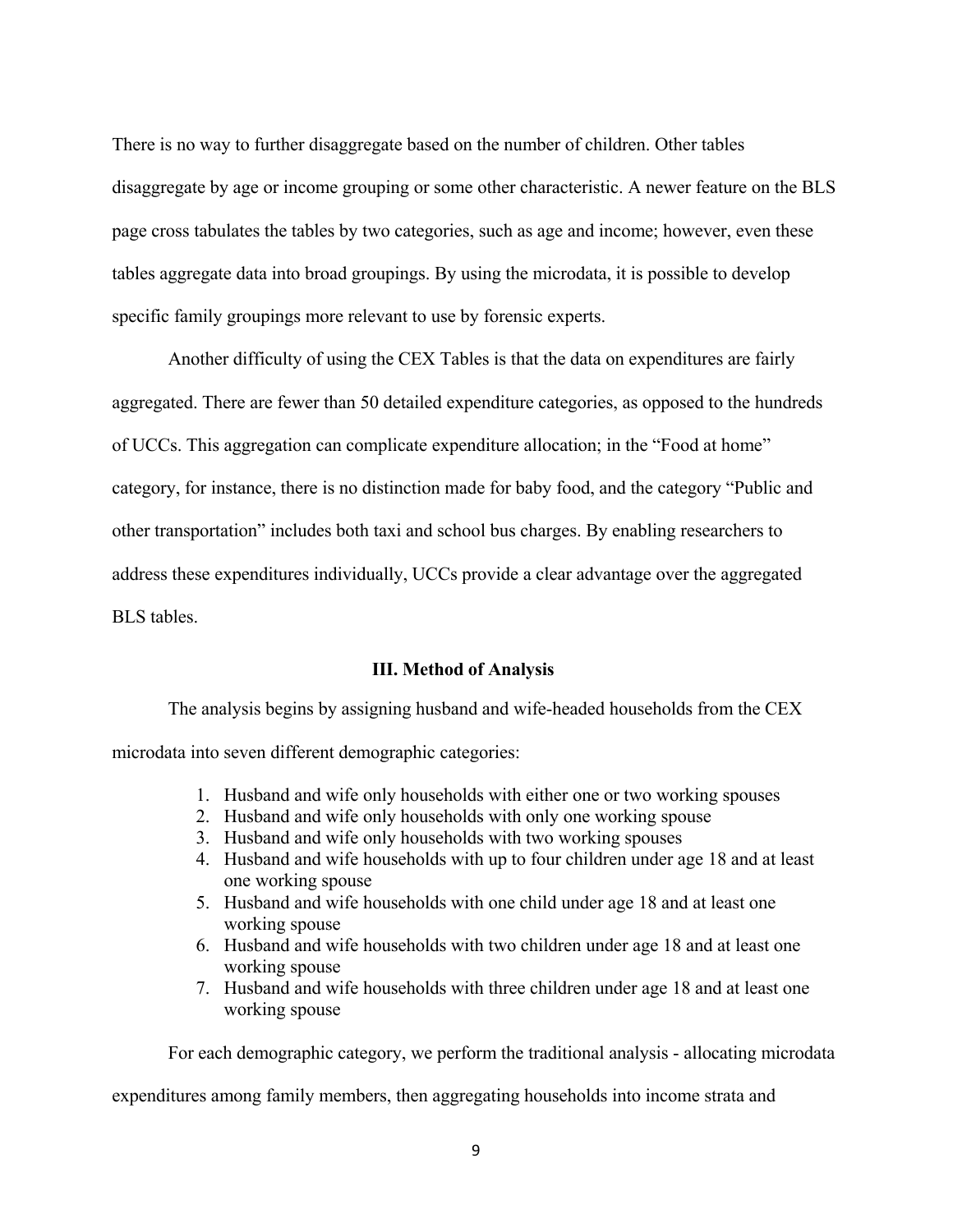calculating mean income and PCEs for husbands and wives in each income stratum. PCEs aggregate diary and interview consumption into a combined estimate. A quadratic equation estimating PCEs as a function of income is then fit across the mean of each stratum, *j*, for spouse *s* (meaning *husband* or *wife)*:

$$
PCE_j^s = \beta_0^s + \beta_1^s Income_j + \beta_2^s Income_j^2 + \epsilon_j \tag{1}
$$

The resulting coefficient estimates allow for the estimation of individual PCEs, as well as upper and lower 95-percent confidence boundaries for the estimated PCEs. These can be divided by income to generate individual and confidence-bounded personal consumption percentages (PCPs).

We then turn to the microdata. As each observation is unique, and there is no concordance between the Interview and Diary samples, separate regressions are run for Interview and for Diary Survey data. Based on a visual observation of the data, rather than estimate PCEs, we estimate interview personal consumption percentages (IPCPs) and diary personal consumption percentages (DPCPs) as a function of income. The following quadratic functions are estimated separately for husbands and wives, where *i* represents an individual household and *s* indicates either a *husband* or *wife*:

$$
IPCP_i^s = \gamma_0^s + \gamma_1^s Income_i + \gamma_2^s Income_i^2 + \varepsilon_i \tag{2a}
$$

$$
DPCP_i^s = \delta_0^s + \delta_1^s Income_i + \delta_2^s Income_i^2 + \mu_i. \tag{2b}
$$

The coefficients in equations (2a) and (2b) are combined to estimate overall PCPs as a function of income. Our microdata estimation accounts for potential heteroskedasticity by incorporating White (1980) heteroskedasticity-consistent covariance matrix estimators.

Logarithmic power functions are also estimated for interview personal consumption percentages (IPCPs) and diary personal consumption percentages (DPCPs) as a function of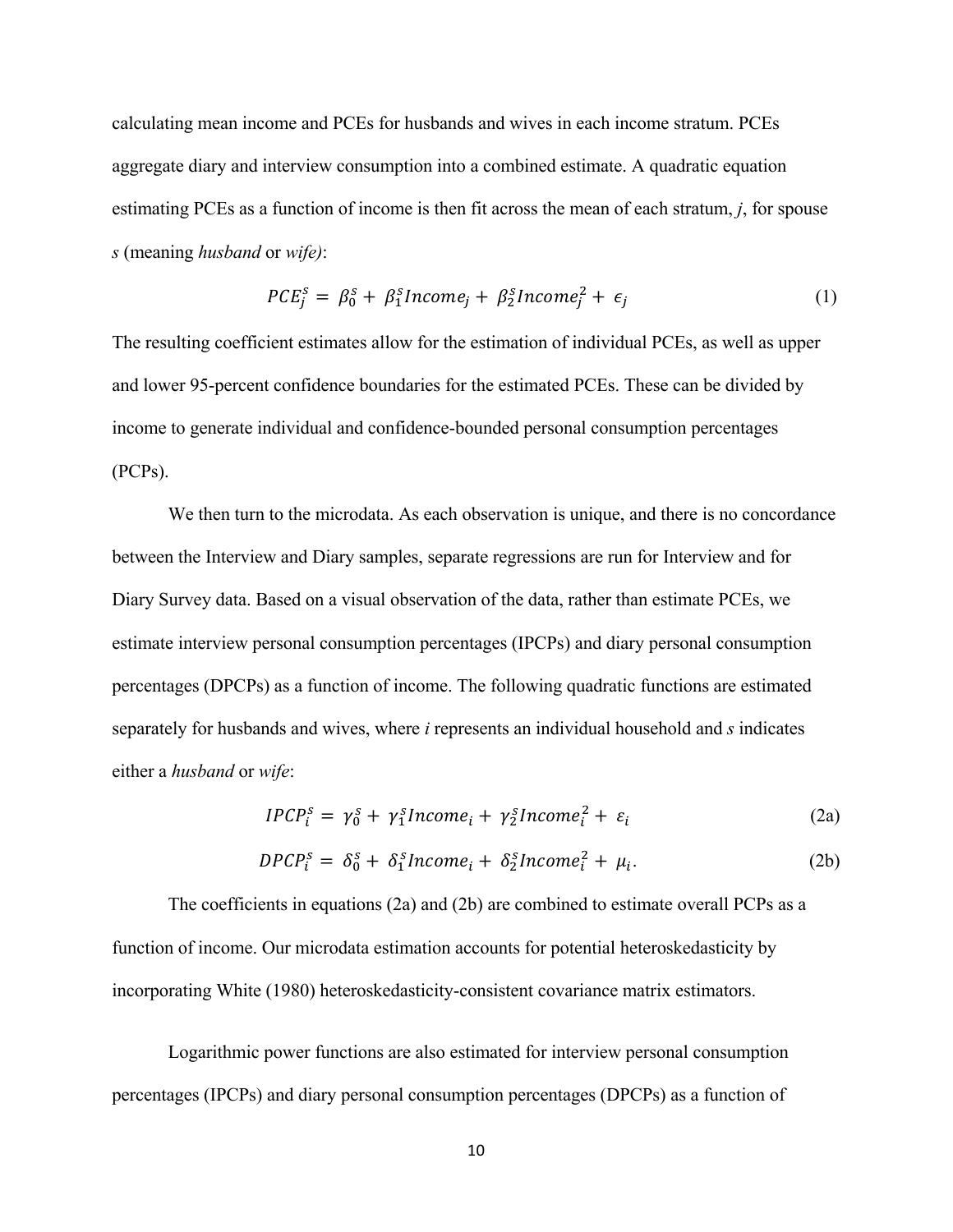income, taking the forms:

$$
log(IPCP_i^s) = \theta_0^s + \theta_1^s \log(Income_i) + \varepsilon_i' \tag{2c}
$$

$$
\log(DPCP_i^s) = \pi_0^s + \pi_1^s \log(Income_i) + \mu_i'
$$
\n(2d)

Using equations (2c) and (2d) to estimate overall PCPs as a function of income is a bit trickier than with quadratic equations. Hill, et al. (2011) (p. 154) show that in larger samples, the best predicted values for the Interview and Diary PCPs are:

$$
I\widehat{PCP}_{l}^{s} = \exp\left(\widehat{\theta}_{0}^{s} + \widehat{\theta}_{1}^{s} \log(Income_{i}) + \widehat{\sigma}_{l}^{2}/2\right)
$$
 (2e)

$$
\widehat{DPCP_i}^s = exp(\hat{\pi}_0^s + \hat{\pi}_1^s \log(Income_i) + \widehat{\sigma}_D^2/2)
$$
\n(2f)

where  $\sigma_l^2$  and  $\sigma_D^2$  are the Interview and Diary regressions' respective mean squared errors. Final PCPs are then calculated as  $I \widehat{PCP_i}^s + \widehat{DPCP_i}^s$  from equations (2e) and (2f).

# **IV. Results**

Table 1 contains coefficient estimates generated from estimating quadratic functions of PCEs across the ten mean income-strata observations for each of the seven demographic groupings. The estimation methodology is similar to methods found in previous PCE studies. In all cases, we find that PCEs are increasing in income. In six of the seven demographic groupings, the increase occurs at a decreasing rate. The adjusted  $R^2$  values of these models range from 0.95 to 0.99.

Tables 2 and 3 contain coefficients generated from estimating quadratic functions of personal consumption percentages (rather than expenditures) across microdata for each of the seven demographic groupings. Table 2 is for husbands; Table 3 is for wives. Within each table, the first set of columns contains results from the interview survey samples and the second set for the diary. The last set of columns sums the interview and diary coefficients to generate final coefficients for estimating overall personal consumption percentages as a function of income.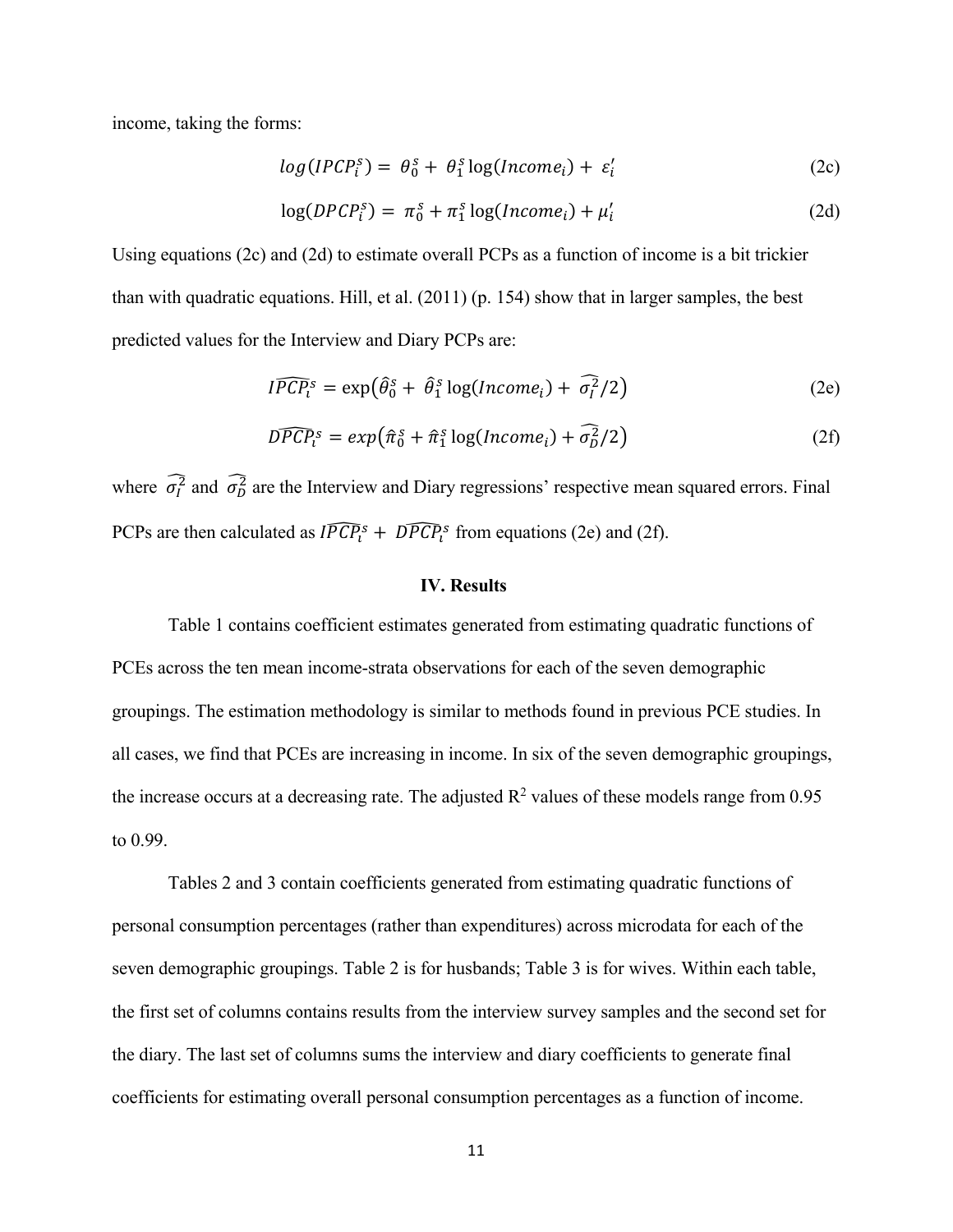Across all seven demographic groupings studied, personal consumption percentages are decreasing in income, at a decreasing rate. The adjusted  $\mathbb{R}^2$  values range from 0.01 to 0.15 and are higher for the diary samples than the interview samples. The relatively lower  $R^2$ s in comparison to the income-strata mean results are reasonable given that the income-strata data mask the variation in personal consumption rates found in the underlying microdata. It is also reasonable that the microdata diary results have higher  $R^2$ s than the interview data as the diary data cover more commonly and frequently purchased items like food, while the interview data contain infrequent purchases such as homes and automobiles. These latter expenses may be less tastedependent, and, thus, more consistent across households of similar structure and income.

Tables 4 and 5 contain coefficients generated from estimating logarithmic functions of personal consumption percentages across the microdata for each of the seven demographic groupings. The first table is for husbands; the second, for wives. Within each table, the first set of columns contains results from the interview samples, and the second set for the diary samples. For each demographic grouping, the last line in the table shows the adjusted  $R^2$  value, followed by the appropriate mean squared error; the adjusted  $R^2$ s are within the range of those generated in the quadratic microdata. Due to this model's logarithmic structure, the coefficient estimates cannot be added together to estimate overall consumption as a function of income. Rather, equations (2e) and (2f) above must first be used to estimate diary and interview personal consumption rates before those rates can be added to determine overall PCPs as a function of income.

Appendix 1 contains numerical comparisons of estimated personal consumption percentages across the three models. There are 14 sections to the appendix. The first seven sections are for husbands with one section for each family type; the second seven are for wives,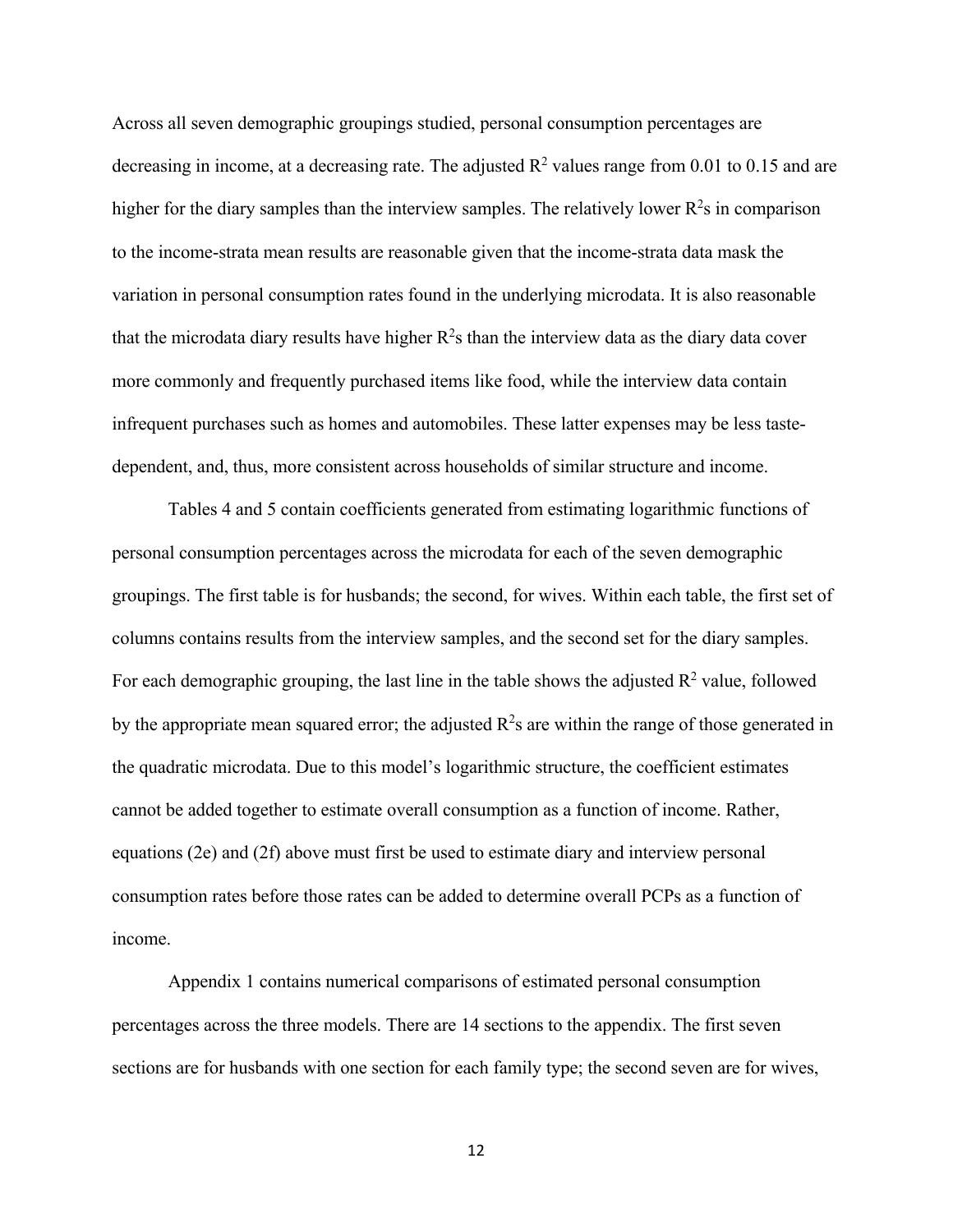again, with one section for each family type. Within each section, there are six columns. The first column shows income in \$5,000 increments. The second and third columns contain the estimated PCPs using the microdata, estimated with the quadratic and logarithmic functions, respectively. Columns four through six contain information from the traditional income-strata estimates. In order, thecolumns display the lower bound of a 95 percent confidence interval, the estimated PCPs and the upper bound of a 95 percent confidence interval. Table 6 below reproduces the results for husbands in a husband and wife only household with either one or two spouses working. This table is abridged in that income increases in \$10,000 increments rather than in \$5,000 increments, as in the appendix. The results for husbands from Table 6 are shown graphically in Figure 3. From Table 6 and Figure 3, for husbands in a husband and wife only household with either one or two spouses working, the microdata quadratic estimate PCPs almost always fall out of the 95 percent confidence interval for the income-strata results. The microdata quadratic estimates start under the interval, pass over it at relatively low income and then fall under the income-strata confidence interval at income over about \$75,000. The divergence, however, is not that great–typically one to two percentage points as incomes move beyond the lowest levels studied. The microdata logarithmic estimates also start under the mean incomestrata confidence interval, but track within or just above the confidence interval for incomes greater than approximately \$35,000. Comparing the microdata quadratic results to the microdata logarithmic results, the former appear more linear at lower incomes and display more curvature at higher income levels.

The comparisons between Table 6 and Figure 3 generally hold true for husbands and wives across the seven family types. The microdata quadratic estimates appear more linear at lower incomes and more convex at higher incomes than the microdata logarithmic estimates. The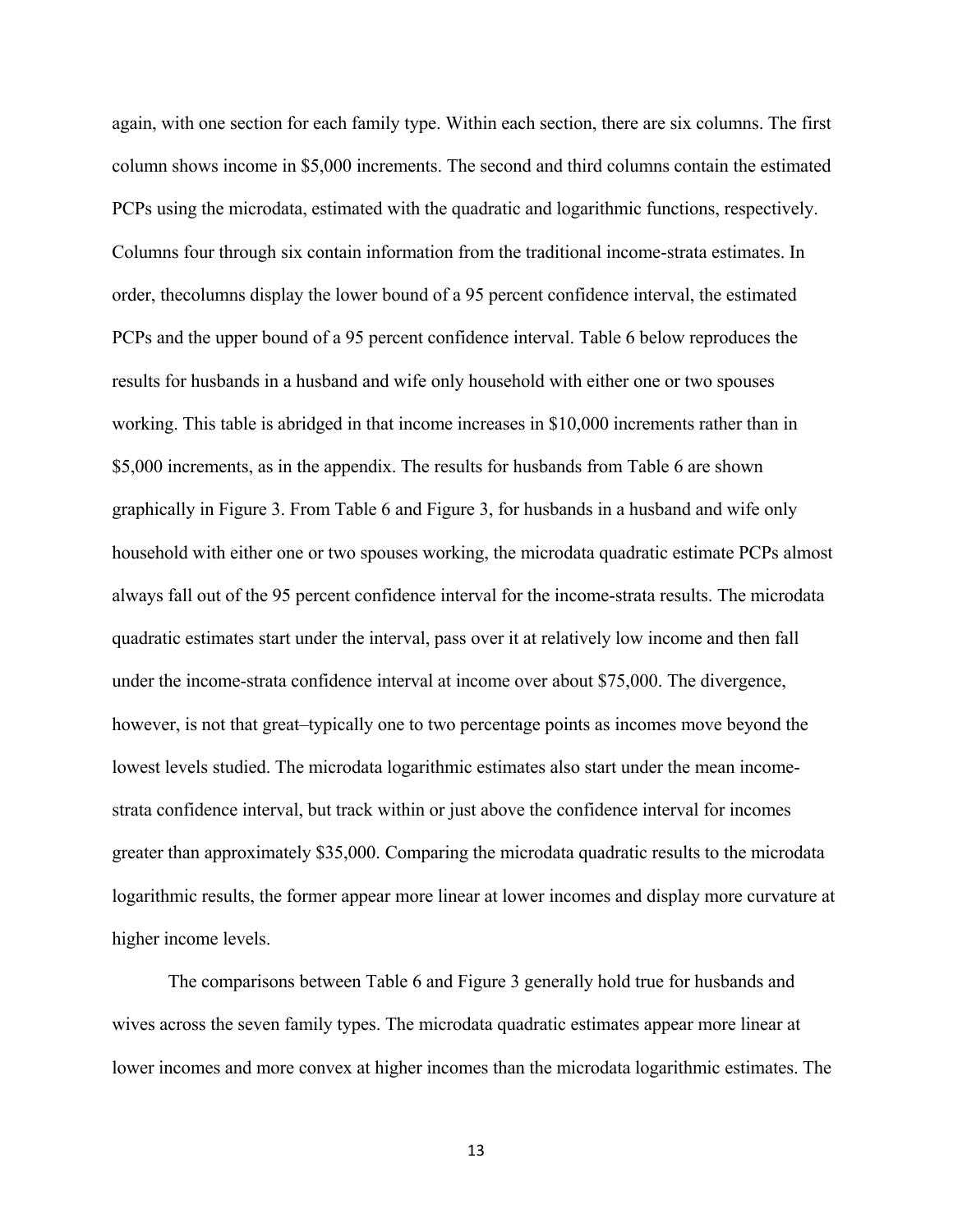logarithmic estimates tend to lie below the confidence intervals for the mean income-strata estimates at low incomes and rise to within or above the confidence intervals at middle incomes. The logarithmic estimates stay within or just above the confidence intervals at higher incomes while the quadratic results may fall below; it is worth noting, however, that the degree of divergence between the microdata estimates and the mean income-strata confidence intervals varies by household type. Figure 4 displays consumption rates for wives in households with three children, and offers a good example of this variance. In Figure 4, both microdata estimates remain within the income-strata confidence interval at almost all income levels. Comparing Figure 3 to Figure 4, the better fit is most likely due to Figure 4's wider confidence interval.

Appendix 2 contains graphical comparisons of estimated personal consumption rates across the three models. Consider the three demographic groups that contain no children; for incomes below \$35,000, the income-strata personal consumption rate estimates are higher than either of the microdata estimates. This is particularly true in households with no children and two working spouses, where, for incomes of \$15,000, the divergence is 13.6 percentage points for husbands and 13.2 percentage points for wives. The divergence narrows as income increases; for example, for incomes of \$55,000, all three models generate personal consumption rates within two to three percentage points from the largest to the smallest. The microdata log-linear estimates typically lie within or just outside of the confidence interval for each income-strata. By comparison, the microdata quadratic estimates tend to lie not far beyond the respective confidence intervals. In the \$75,000 - \$135,000 income range, the microdata quadratic rates are slightly lower than rates from the other two methods, but again, the divergence is by no more than 3.1 percentage points.

For households with children at very low incomes, the three models again diverge in their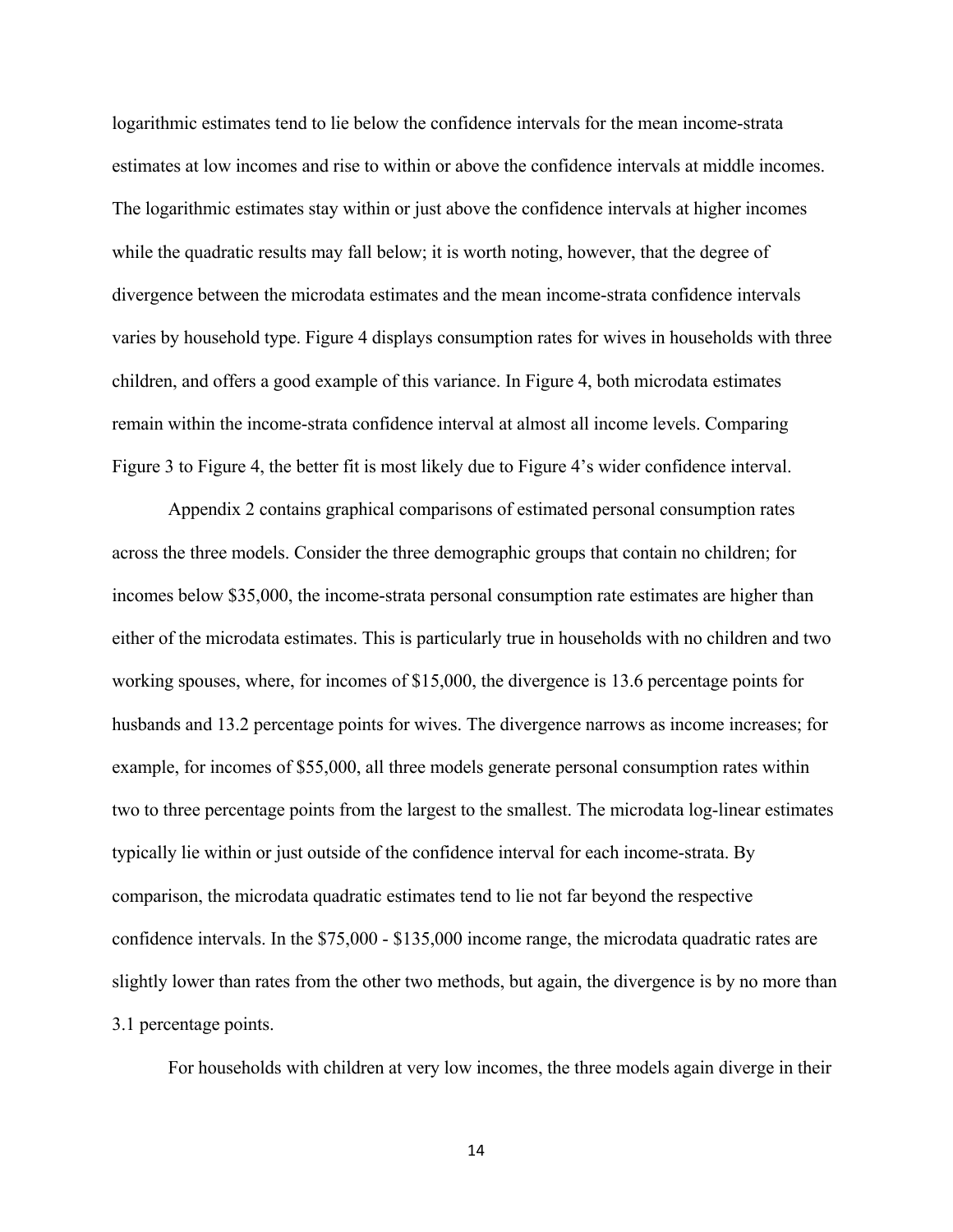estimated personal consumption rates. This divergence is much smaller than for households without children, and more quickly approaches one percentage point or less. The microdata logarithmic results follow the income-strata estimates closely, and almost always fall well within the latter's 95 percent confidence interval. For incomes below about \$75,000, the microdata quadratic model generates slightly flatter personal consumption rates than do the other two methods. At higher incomes, the three methods generate very similar results, and the microdata logarithmic estimates are nearly identical to the mean income-strata rates, lying well within the appropriate confidence interval.

# **V. Conclusion**

Early studies of personal consumption were restricted to the use of Consumer Expenditure Survey data aggregated across predetermined expense categories and income groupings. Later studies were able to access household-level microdata, which allowed for the allocation of expenditures on individual items to relevant household members. This enhanced the calculation of personal consumption rates and expenditures; however, estimation still occurred across aggregated income-strata groups. By averaging expenditures and incomes across all households within a given income stratum, the aggregate estimates masked the variation in expenditures within that stratum.

This analysis extends the literature by estimating personal consumption rates at the household level. Household-level microdata from the 2011-2013 Consumer Expenditure Surveys are used to estimate diary and interview personal consumption expenditures and associated personal consumption rates for husband and wife-headed households. To facilitate comparison to earlier studies, households are initially aggregated into traditional income strata, and the interview and diary expenditures are combined. Mean income and expenditures are estimated for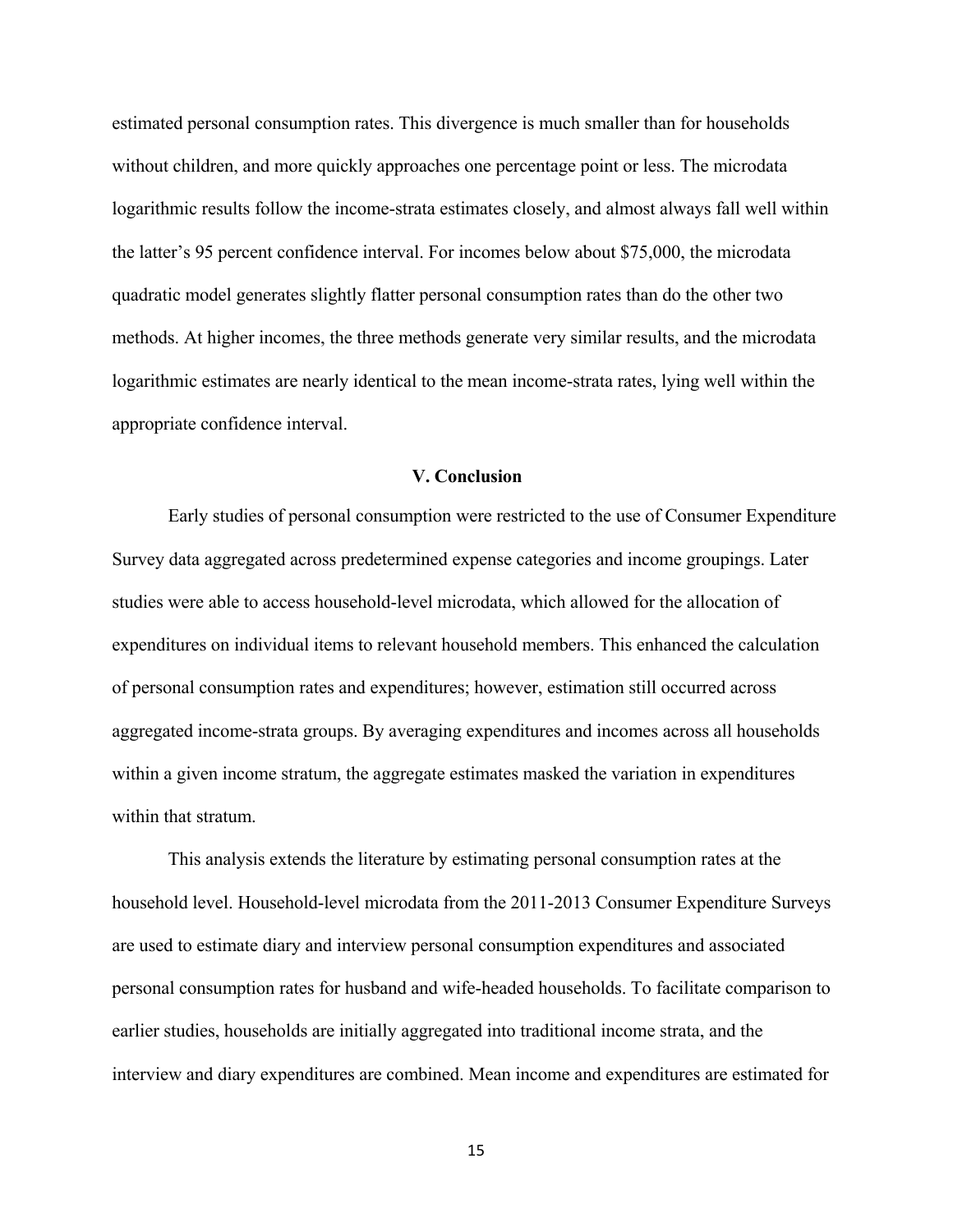each stratum, and a quadratic function is fit through the mean income-strata data. The expenditure estimates are then divided by income to generate estimated personal consumption percentages, the crux of our analysis. Sample statistics and estimation results are used to generate 95 percent confidence intervals around the income-strata estimates.

Next, we turn to estimation at the microdata level. Quadratic and log-linear functions are individually estimated for interview and diary survey expenditure rates as functions of income. The quadratic coefficients and the log-linear estimates are combined to generate personal consumption rates for husbands and wives. These microdata-level results are compared and contrasted to initial income-strata estimates.

Results from all three models show that for any level of income, husbands and wives in households with no children consume greater proportions of household income than do husbands and wives in households with children. Among those households with children, personal consumption rates for husbands and wives both decline as the number of children increases.

Comparing models, the estimated personal consumption rates are very similar across the income-strata model and both microdata models for all but the lowest incomes. For a household income of \$55,000, the three models predict personal consumption rates within just a few percentage points of each other. The quadratic microdata model tends to estimate a lower initial consumption rate, with consumption declining more slowly at lower incomes and increasing more rapidly with higher incomes than the other two models. The log-linear microdata model and the quadratic income-strata model produce very similar results to each other at all but the lowest incomes. In fact, the microdata logarithmic estimates fall within the 95 percent confidence interval for the income-strata estimates; this is especially true in households with children.

Two general conclusions can be drawn from this analysis. First, personal consumption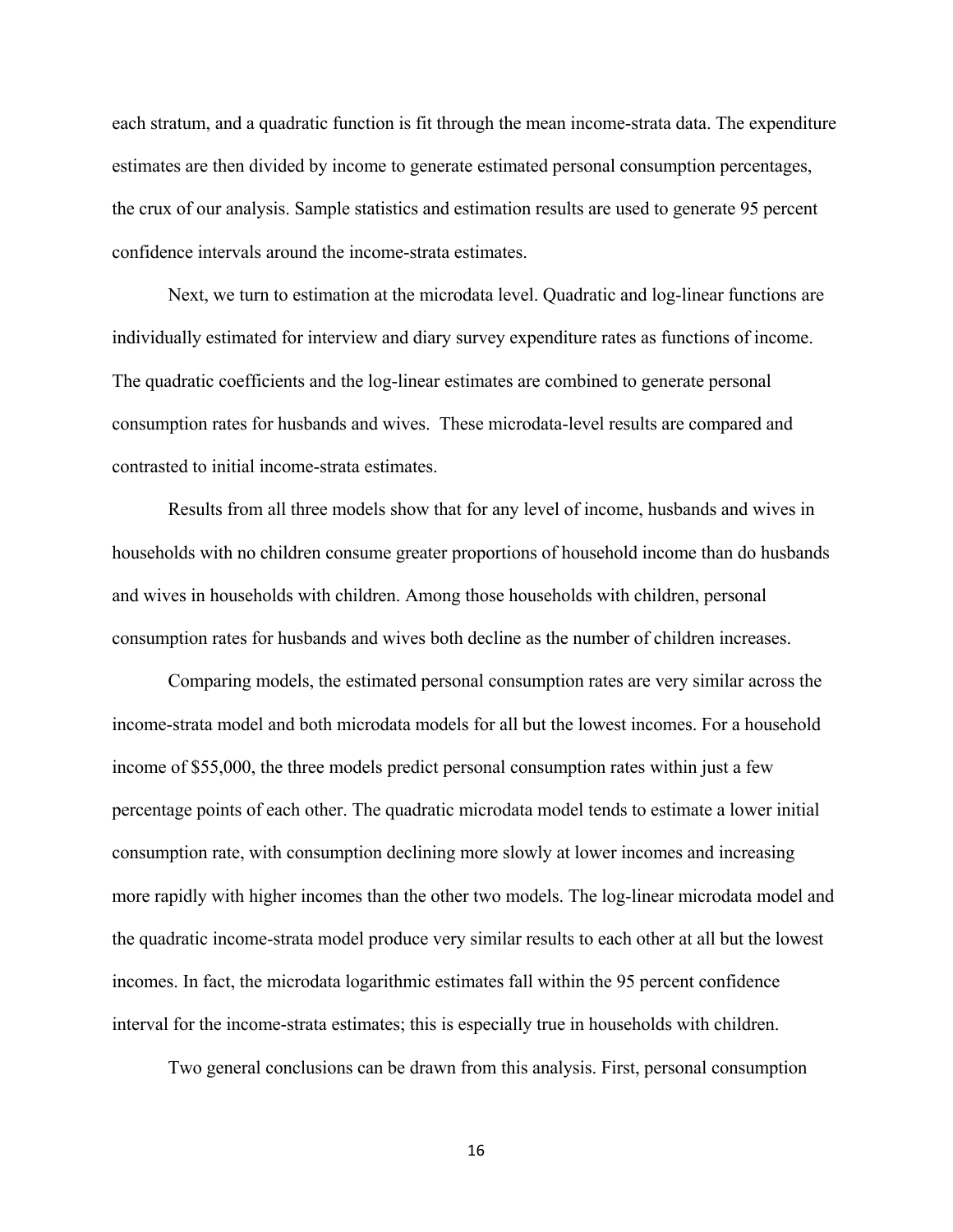rates are particularly sensitive to model specification at low-income levels. This topic merits further investigation. Second, given the similarity in results, forensic experts have reason to be confident in using the traditional income-strata results for all but the lowest-income families. The masking of the variation in the underlying households does not appear to influence significantly the resulting estimates.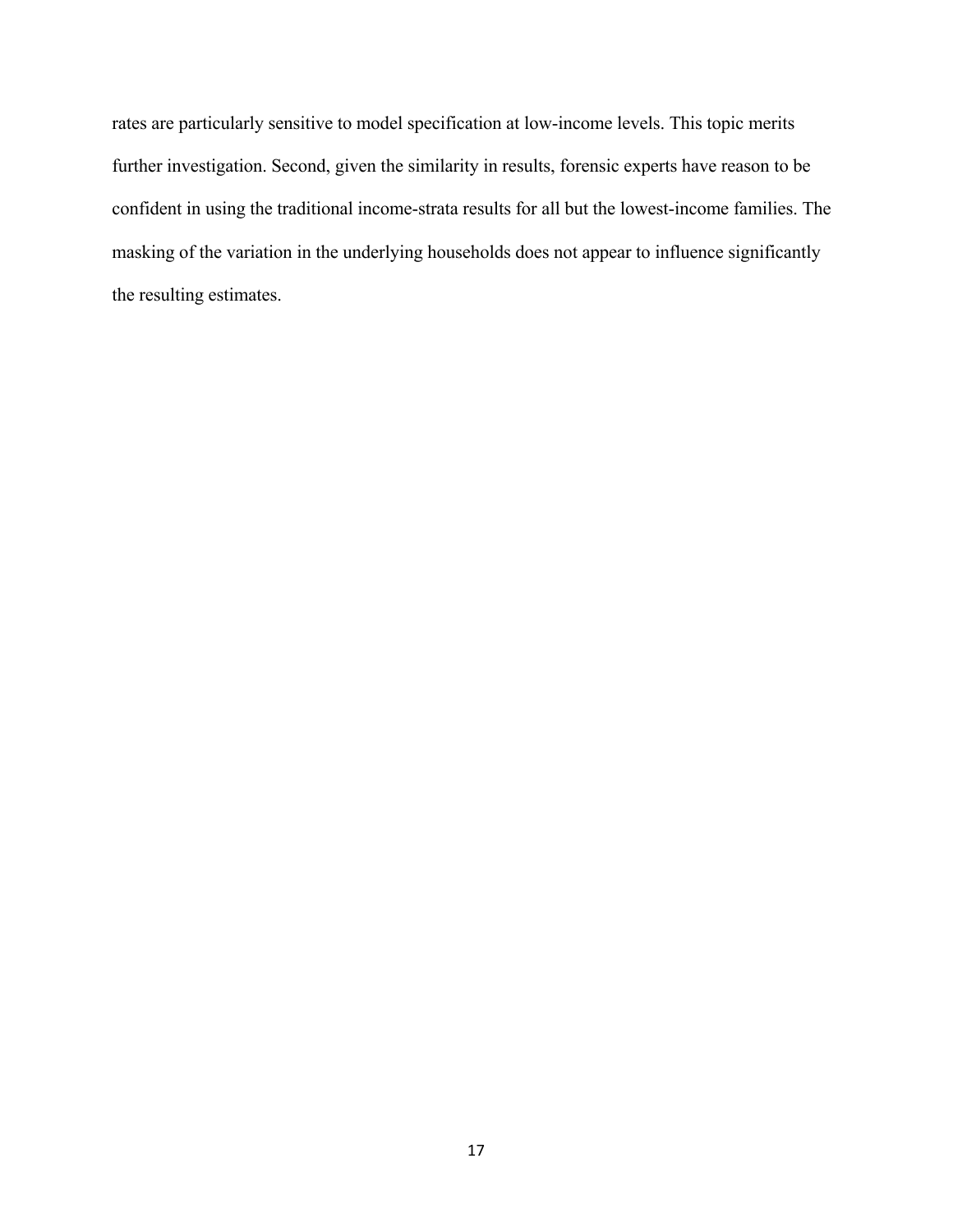### REFERENCES

Ajwa, M., Martin, G., & Vavoulis, T. (2000). Estimating Personal Consumption With and Without Savings in Wrongful Death Cases. *Journal of Forensic Economics, 13*(1), 1-10.

Bell, E., & Taub, A. (2002). Adult Consumption Ratios: An Alternative Approach.

*Journal of Forensic Economics, 15*(1), 1-18.

Bureau of Labor Statistics. (2017, August 29). Consumer Expenditure Survey (CE) Public Use Microdata Documentation.

Cameron, A. & Trivedi, P. (2005). *Microeconometrics: methods and applications*.

Cambridge New York: Cambridge University Press.

"Consumer Expenditure Survey." *U.S. Bureau of Labor Statistics*. United States

Department of Labor, n.d. Web. 31 Oct. 2016.

Consumer Expenditure Survey: Frequently Asked Questions (FAQs) (2016, August 30).

*Consumer Expenditure Survey: Quarterly Interview Survey Information Booklet*. (2015)

(1st ed., pp. 30, 43).

Hill, R. & Campbell, R. (2012). *Using SAS for econometrics*. New York: Wiley.

Krueger, K. V. (2007) Personal Consumption by Husbands and Wives. *Journal of*

*Forensic Economics, 20*(1), 15-30.

Krueger, K. V. (2011) Personal Consumption and Single Persons. *Journal of Forensic Economics, 22*(2), 143-163.

Krueger, K. V. (2015) Personal Consumption by Family Type and Household Income. *Journal of Forensic Economics, 25*(2), 203-220.

Nix, B. T. (2016, July 14). *2016 CE Survey Microdata Users' Workshop: Sample Design and Weights* [PowerPoint slides]. Retrieved from